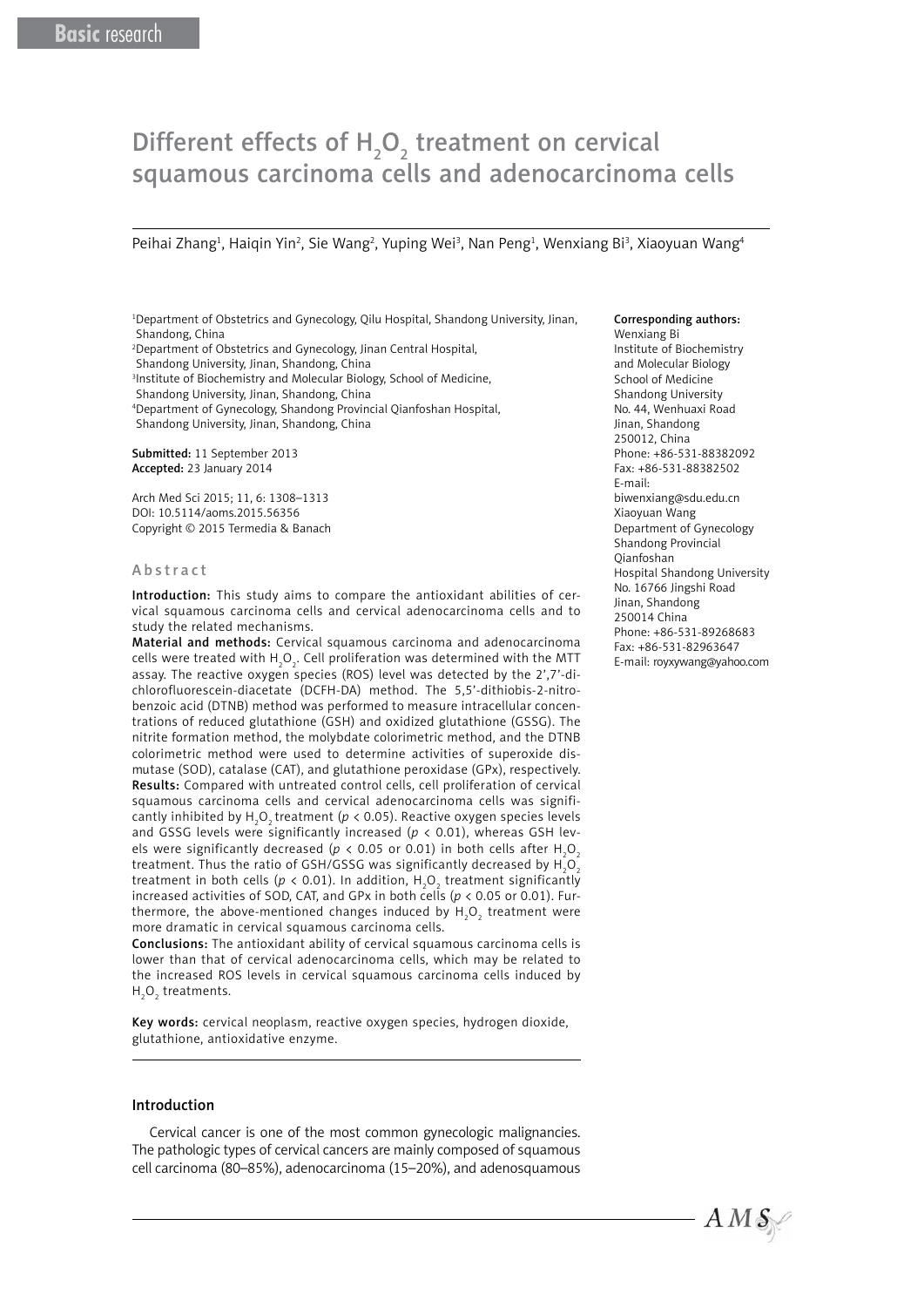carcinoma (3–5%) [1]. There have been many studies on the genesis and development of cervical cancers, but the mechanism remains unclear [2, 3].

The intracellular free oxygen radicals have dual effects, since they may be toxic but also have important physiological effects in some conditions. At low concentrations, superoxide can be a growth signal that is involved in cell growth and proliferation control. At high concentrations, it damages cells and even leads to cell apoptosis or cancer formation [4, 5]. The cells have oxidation reduction control mechanisms, such as the non-enzyme system, including reduced glutathione (GSH), pyridine nucleotides, ascorbic acid, retinoic acid, thioredoxin and vitamin E. The other system is the enzyme system, including superoxide dismutase (SOD), catalase (CAT) and glutathione peroxidase (GPx). Superoxide dismutase converts the superoxide anion (O<sup>2-</sup>) to hydrogen peroxide (H<sub>2</sub>O<sub>2</sub>), while CAT and GPx convert  $\mathsf{H}_{\scriptscriptstyle{2}}\mathsf{O}_{\scriptscriptstyle{2}}$  into water [4, 6].

Chronic cervical inflammation is associated with cervical cancer to a certain degree, and reactive oxygen species (ROS) are an important factor for the occurrence and development of chronic inflammation. Chiou and Hu [7] found that the *in vivo* lipid peroxide levels in cervicitis patients were high but the antioxidant system was lacking. Chen *et al*. [8] showed that the level of inducible nitric oxide synthase (iNOS) in cervical cancer patients was increased, leading to tumor metastasis. These findings suggest that intracellular redox levels and antioxidant systems in cervical carcinomas are closely correlated with formation and development of cervical carcinomas.

Since the oxygen free radical levels and cellular antioxidant enzyme activity changes contribute to tumor formation, imbalanced redox states may be related to tumorigenesis and tumor development [9–13]. However, the mechanisms underlying the relationship between the redox status, oxidative capacity and cervical cancers are not clear. In this study, the ROS levels, redox status, and antioxidant capacity of cervical squamous cell carcinoma cells and adenocarcinoma cells were compared in order to investigate the mechanisms of their resistance to oxidative stress.

### Material and methods

#### Reagents

Fetal bovine serum was purchased from Tianjin TBD Company. DMEM, L-15 culture medium and trypsin were purchased from Gibco. DCFH-DA and thiazolyl blue (MTT) were purchased from Sigma. Dimethyl sulfoxide (DMSO) was purchased from Beijing Solarbio Technology Co. Ltd. The GSH and GSSG detection kits were purchased from Jiangsu Haimen Beyotime Institute of Biotechnology. The SOD, CAT, and GPx assay kits were purchased from Nanjing Jiancheng Bioengineering Institute. Coomassie brilliant blue G250 was purchased from Shanghai Chemical Reagent Company. Bovine serum albumin (BSA) was purchased from TAKARA Biotechnology (Dalian) Co. Ltd.  $H_2O_2$  was purchased from Shandong Laiyang Chemical Reagent Factory (30%, w/w, AR Level).

#### Cell lines and culture

Siha (cervical squamous cell carcinoma cell) and HeLa (cervical adenocarcinoma cell) were purchased from Cell Library of Chinese Academy of Sciences. SW756 (cervical squamous cell carcinoma cell) and GH329 (cervical adenocarcinoma cell) were purchased from American Type Culture Collection (ATCC). HeLa, Siha and GH329 cells were cultured with DMEM, and SW756 cells were cultured with L-15 medium. Both culture media were supplemented with 10% fetal bovine serum, penicillin (60 µg/ml) and streptomycin (100 mg/ml). Cells were cultured in an incubator with 5% CO. at 37°C and under saturated humidity conditions. Cells were digested with 0.25% trypsin for cell subculture. Cells in the logarithmic growth phase were selected.

## MTT

The cell suspension was incubated in a 96-well plate with density of  $1 \times 10^5$  /ml after trypsin digestion. Hundred µl of medium and cell suspension was added to each well and cultured for 24 h. Medium was replaced with serum free medium. Cells treated with  $H_2O_2$  formed the treatment group, and cells without treatment constituted the control group. The final concentration of  $H_2O_2$  was 250 µM, 500 µM, 1000 µM, and 1500 µM, respectively. Three wells were set up in each group. Then 10 µl of MTT solution was added to each well after 48 h of culture. Four hours later, culture was terminated and culture medium was abandoned. To each well we added 100 µl of DMSO, and a micro-plate reader (BIO-RAD Model 680) was applied for measurement of the A value at 490 nm wavelength. Cell survival rate  $= A$  value of treatment group/a value of control group.

## 2',7'-dichlorofluorescein-diacetate (DCFH-DA) method

After the medium was changed, Siha, SW756, HeLa and GH329 cells were treated with 250 µM  $H_2O_2$  for 24 h, and cells were collected by trypsin digestion. After rinsing with PBS buffer once, cells were cultured in serum-free cell culture medium to adjust the density to  $1 \times 10^6$  /ml. The final concentration was 5 µM after the DCFH-DA fluorescence probe was added. The cell suspension was incubat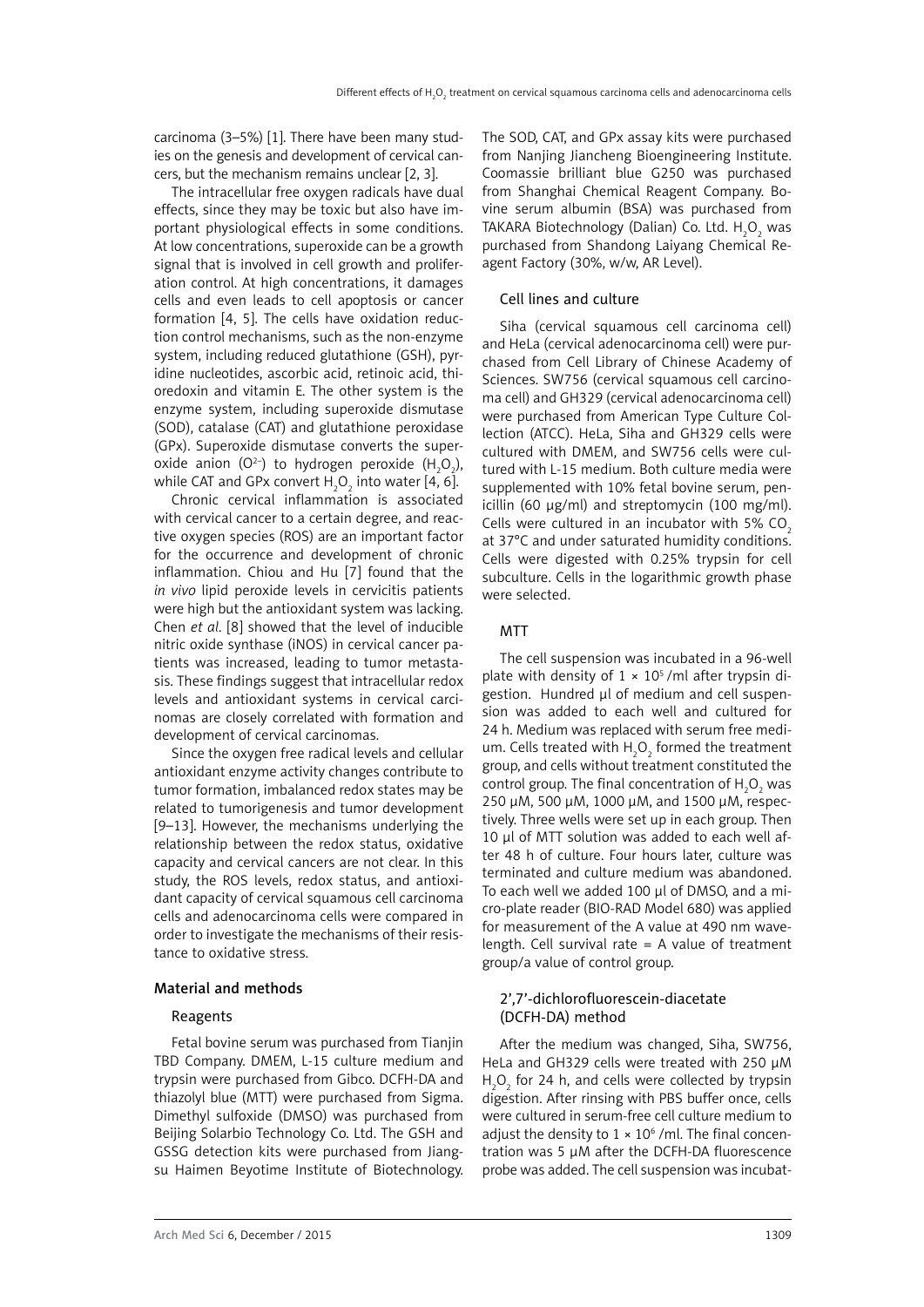ed in a cell culture box at 37°C in the dark for 30 min, and then rinsed with PBS buffer twice. Flow cytometry (BD FACSCalibur) recorded fluorescence changes of dichlorofluorescein (DCF) (excitation wavelength of 488 nm, and emission wavelength of 525 nm). CellQuest software was applied to analyze the mean fluorescence intensity of DCF (MFI), which indirectly shows levels of cell ROS [14].

## 5,5'-dithiobis-2-nitrobenzoic acid (DTNB) method

Cells were treated with  $H_2O_2$  as the method described above. The DTNB method was applied for detection of intracellular GSH and GSSG content, and the operation was in accordance with instructions of the reagent kit. The microplate reader was BIO-RAD Model 680.

## Nitrite formation method, molybdate colorimetric method, and DTNB colorimetric method

Cells were treated with  $H_2O_2$  as described above. The nitrite formation method, the molybdate colorimetric method, and the DTNB colorimetric method were applied to determine SOD, CAT, and GPx activities, respectively. The specific operations were in accordance with instructions



**Figure 1.** Effects of  $H_2O_2$  on proliferation of the Siha, SW756, HeLa, and GH329 cells. Two cervical squamous cell lines (Siha and SW756) and two cervical adenocarcinoma cell lines (HeLa and GH329) were treated with  $H_2O_2$  (250  $\mu$ M, 500  $\mu$ M, 1000  $\mu$ M, or 1500  $\mu$ M) for 24 h in the treatment groups. The cells treated with medium only served as the control groups. The MTT assay was performed. The survival rate of cells was calculated. Compared with HeLa and GH329 cells treated with medium only, \**p* < 0.05. Compared with Siha and SW756 cells treated with medium only, #*p* < 0.05

of reagent kits. Enzyme activity was detected with a 722S spectrophotometer.

## Protein determination

Protein content was detected with Coomassie brilliant blue G250, and the standard protein was bovine serum albumin (BSA).

# Statistical analysis

Experiment data were processed by SPSS13.0 statistical software, and all experiments were repeated 3 times. Analysis of variance was used for the significance test. Value of  $p < 0.05$  was considered statistically significant.

# Results

 $H_2O_2$  inhibits cell proliferation of Siha and SW756 cells more significantly than inhibition of HeLa and GH329 cells.

To investigate whether  $H_2O_2$  affects the proliferation of cells, an MTT assay was performed. Two cervical squamous cell lines (Siha and SW756) and two cervical adenocarcinoma cell lines (HeLa and GH329) were treated with  $H_2O_2$  (250  $\mu$ M, 500 µM, 1000 µM, or 1500 µM) for 24 h in the treatment groups. The cells treated with medium only served as the control groups. As shown in Figure 1, when compared with the untreated controls,  $H_2O_2$  significantly inhibited cell growth of Siha, SW756, HeLa and GH329 cells (*p* < 0.05). However, the growth inhibition by  $H_2O_2$  in Siha and SW756 cells was more effective than that in HeLa and GH329 cells. For example, after treatment with 500  $\mu$ M H<sub>2</sub>O<sub>2</sub>, the survival rates of Siha and SW756 cells were 63.4 ±4.3% and 58.6 ±5.4%. Meanwhile, the survival rates of HeLa and GH329 cells were 87.5 ±8.3% and 86.1 ±5.7%. These results suggest that the four different histological types of cervical carcinoma cells have different responses to oxidative stimuli.  $H_2O_2$  inhibited cell proliferation of Siha and SW756 cells more significantly than inhibition of HeLa and GH329 cells.

# $H_2O_2$  increases the ROS levels more effectively in the Siha and SW756 cells than in the HeLa and GH329 cells

To investigate whether  $H_2O_2$  affects the ROS levels of cells, the cells were treated with or without  $H_2O_2$  (250  $\mu$ M) for 24 h. The ROS levels were measured with the DCFH-DA method. As shown in Figure 2 A, ROS levels of all of these 4 types of cells were significantly increased by  $H_2O_2$  treatments when compared with the untreated cells  $(p < 0.05$  or 0.01). However, the ROS levels in Siha and SW756 cells were increased much more significantly, up to 1.9 and 2.3 times the levels in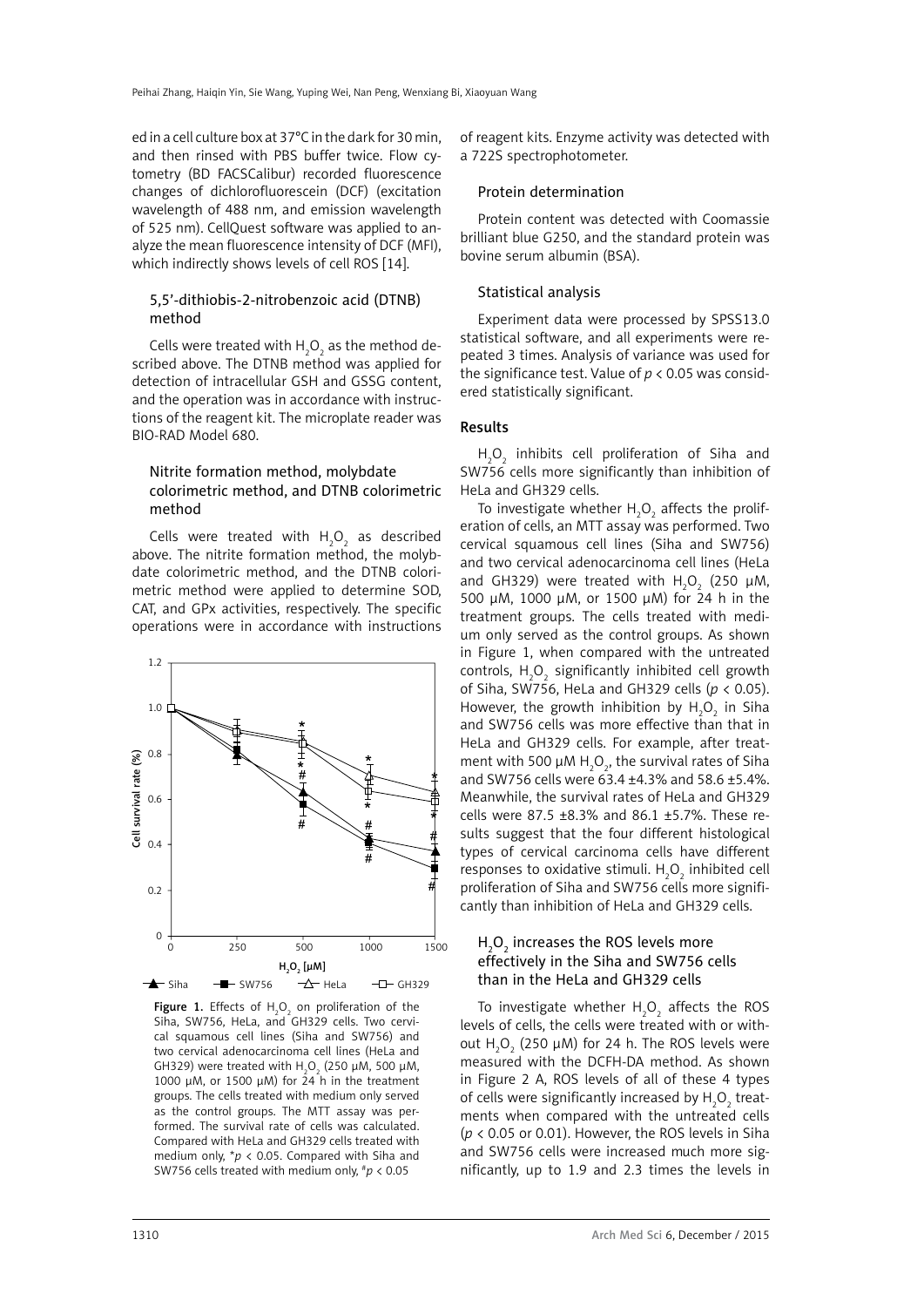their control groups, respectively ( $p < 0.01$ ). These results indicated that  $H_2O_2$  treatments increase the ROS levels more effectively in the Siha and SW756 cells than in the HeLa and GH329 cells.

# Levels of GSH and GSSG, and GSH/GSSG ratios were altered in cells by the  $H_{2}O_{2}$ treatments

To investigate whether  $H_2O_2$  affects the GSH levels of cells, the cells were treated with or without  ${\sf H}_{\mathfrak{z}}{\sf O}_{\mathfrak{z}}$  (250  $\mu$ M) for 24 h. The GSH levels were measured with the DTNB method. As shown in Figure 2 B,  $H_2O_2$  treatments decreased GSH levels in all of these 4 types of cells (*p* < 0.01). The decrease in GSH levels was more dramatic in Siha and SW756 cells.

In addition, the GSSG levels were also measured in this experiment. As shown in Figure 2 C, the GSSG levels were increased in all of these 4 types of cells compared with the untreated cells ( $p$  < 0.05 or 0.01). The GSSG levels in HeLa and

GH329 cells were lower than those in Siha and SW756 cells.

To determine whether the balance between GSH and GSSG was altered, GSH/GSSG ratios in the cells treated or untreated with  $H_2O_2$  (250  $\mu$ M) for 24 h were calculated. The GSH/GSSG ratios are shown in Figure 2 D. With  $H_2O_2$  treatment, GSH/ GSSG ratios in all of the 4 types of cells were decreased when compared with the untreated controls ( $p \lt 0.01$ ). Especially, in the Siha cells, the treatment resulted in up to 63% decreases in GSH/GSSG ratios when compared with the levels in the untreated control group ( $p < 0.01$ ). Altogether, the above results suggest that levels of GSH and GSSG, and the GSH/GSSG ratios were altered in cells by the  $H_2O_2$  treatments.

# SOD, CAT, and GPx activities were altered by the  $H_2O_2$  treatments

To investigate whether  $H_2O_2$  affects the SOD activity in the Siha, SW756, HeLa, and GH329



Figure 2. Determination of the ROS, GSH, GSSG levels, as well as the GSH/GSSG ratios, in cells treated with or without H<sub>2</sub>O<sub>2</sub>. The cells were treated with or without H<sub>2</sub>O<sub>2</sub> (250 µM) for 24 h. The ROS levels of those cells were measured with the DCFH-DA method. The DTNB method was applied for detection of intracellular GSH and GSSG content. A – ROS levels in cells. B – GSH levels in cells. C – GSSG levels in cells. D – GSH/GSSG ratio in cells. Compared with HeLa and GH329 cells treated with medium only, \**p* < 0.05, \*\**p* < 0.01. Compared with Siha and SW756 cells treated with medium only,  $^{\#}p$  < 0.05,  $^{\#}p$  < 0.01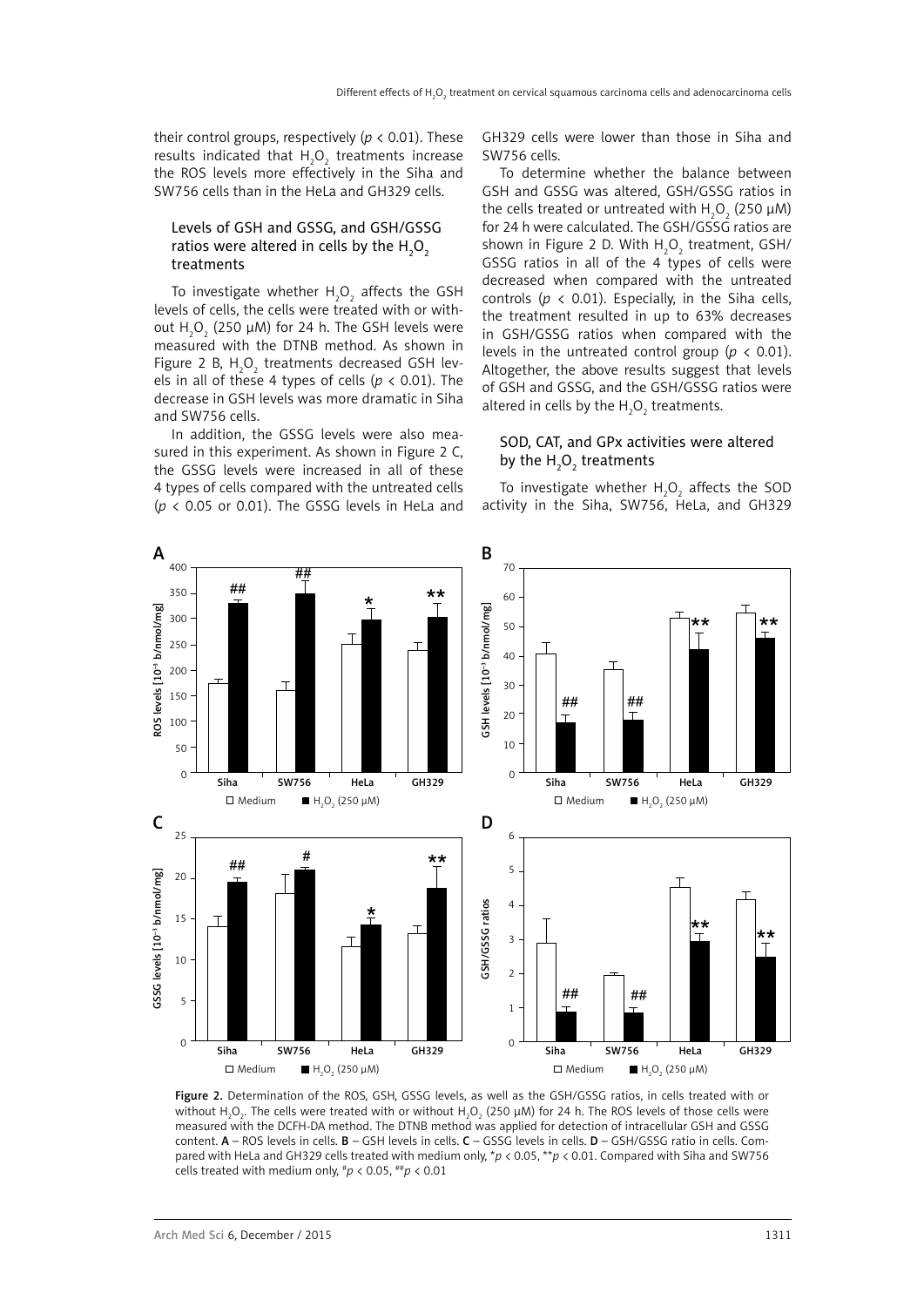cells, the cells were treated with or without  $\mathsf{H}_2\mathsf{O}_2$ (250 µM) for 24 h. As shown in Figure 3 A, SOD activities were increased by  $H_2O_2$  ( $p < 0.05$  or 0.01).

As shown in Figure 3 B, the treatments with  ${\sf H_2O_2}$  significantly increased CAT activities in all of these 4 types of cells ( $p < 0.01$ ). In Siha and SW756 cells,  ${\sf H}_{\sf 2}{\sf O}_{\sf 2}$  significantly increased CAT activities by 2.8- and 2.2-fold, respectively, compared with the untreated controls.

Figure 3 C shows the different changes in the GPx activities of these 4 types of cells. The treatments with  $H_2O_2$  increased GPx activities in these 4 types of cells (*p*< 0.05 or 0.01), especially in HeLa and GH329 cells. Altogether, the above results suggest that the SOD, CAT, and GPx activities were altered by the  $\mathsf{H}_{\mathsf{2}}\mathsf{O}_{\mathsf{2}}$  treatments.

## Discussion

In recent years, it has been reported [15, 16] that proteins bcl-2 and bax are involved in the occurrence and development of cervical squamous cell carcinomas, and protein BAG-1 is highly expressed in cervical adenocarcinoma cell lines and tissues. Additionally, there are distinct biological behavior differences between cervical squamous cell carcinomas and cervical adenocarcinomas.

Obviously, the development processes of cervical squamous cell carcinoma and adenocarcinoma are different. In this study, it was found that ROS levels, redox status, and antioxidant enzyme activities were different between cervical squamous cell carcinoma and adenocarcinoma. After exogenous oxidation stimulation, cell responses to oxidative stress between cervical squamous cell carcinoma and adenocarcinoma were different. The antioxidant capacity of cervical squamous cell carcinoma cells was weak, possibly due to the increased ROS levels in squamous cells after  ${\sf H_2O_2}$  treatment, while the adenocarcinoma cells had strong antioxidant abilities, possibly because of the less changed ROS levels in adenocarcinoma cells.

In this study, two main components of the antioxidant system were also examined under oxidative stress conditions. Our results showed that GSH levels and the GSH/GSSG ratio were significantly decreased (*p* < 0.01) and SOD, CAT and GPx activities were significantly increased (*p* < 0.05 or 0.01) under oxidative stress in the cervical squamous cell carcinoma cells. The CAT activity was increased significantly, suggesting that even with a better response of cell antioxidant enzyme systems, increased ROS and their damage to GSH antioxidant system cannot be prevented. In contrast,





Figure 3. Determination of the SOD, CAT, and GPx activities in cells treated with or without  $H_2O_2$ . The cells were treated with or without  $H_2O_2$  $(250 \mu M)$  for 24 h. The nitrite formation method, the molybdate colorimetric method, and the DTNB colorimetric method were performed to determine activities of SOD, CAT, and GPx, respectively.  $A -$  SOD activities in cells.  $B -$  CAT activities in cells. C – GPx activities in cells. Compared with HeLa and GH329 cells treated with medium only, \**p* < 0.05, \*\**p* < 0.01. Compared with Siha and SW756 cells treated with medium only, #*p* < 0.05, ##*p* < 0.01